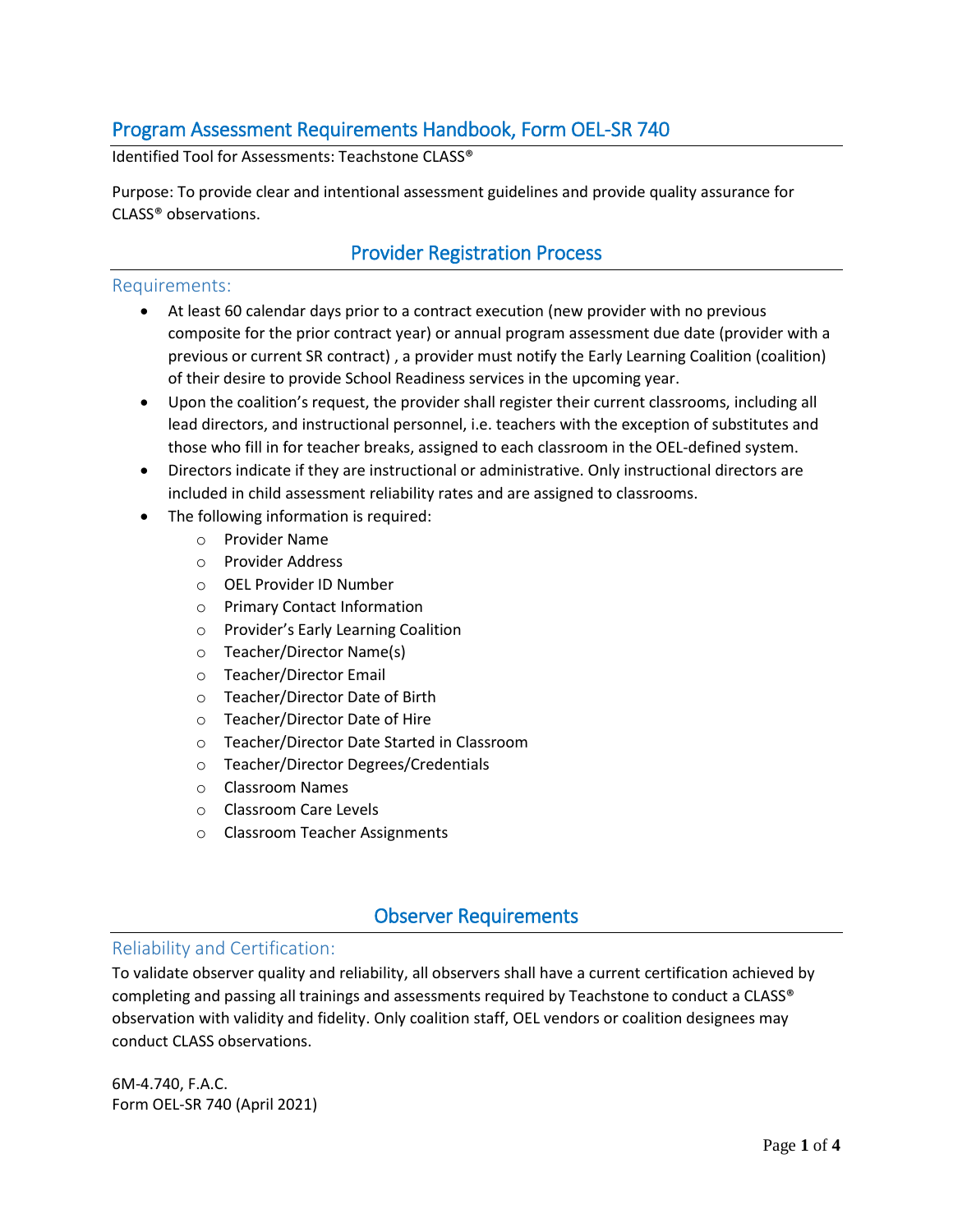## Staffing Considerations:

- Observers shall have the ability to speak, understand, and write in the language of the classrooms they are observing.
- Observers shall not conduct an observation of classrooms in which the observer:
	- o Is an immediate family member of the teacher being observed.
	- $\circ$  Is an immediate family member of an individual who supervises or provides training or technical assistance to the teacher being observed.
	- $\circ$  Has direct financial interest in the site where the classroom observation is taking place.
	- o Has children currently enrolled or enrolled in other classrooms at the site.

# Expectations for Observations

### Observation Norms:

- A CLASS® observation is an observation of a classroom using the appropriate Infant, Toddler or PreK CLASS® tool.
- A cycle involves observing and recording behavioral notes followed by scoring each dimension.
- An observer with reliability certification on the tool appropriate for the room conducts four cycles of observation.
- Teachstone CLASS guidelines require observers to watch, without interruption, activities in the classroom and/or outside:
	- o For 15 minutes per cycle for Infant CLASS observations;
	- o For 15-20 minutes per cycle for Toddler CLASS observations.
	- o For 20 minutes per cycle for PreK observations.
- A window for observation should be agreed upon by the observer, the provider, and the teacher, and should consider classroom schedules.
- For infant rooms, at least one infant must be awake for the duration of the observation cycle.
- Observing during meal times is permitted.
- Multi-age classrooms shall be assessed based on the age of the majority of children in the room.
- All observations must be conducted in accordance with the requirements of Teachstone, LLC guidance.

The observer shall:

- Select a two-week window when regular activities are occurring for observation, allowing the provider to choose up to three days that are not available for observation.
- Observe all parts of the daily routine except unstructured outside time for PreK rooms and naptime for Toddler and PreK rooms. If PreK outside time is a structured part of the lesson for that day (e.g. dramatic play outside setting up a carwash), outside time may be observed.
- Choose one of the tools representing one of the age groups represented if there is an even number of children at each age.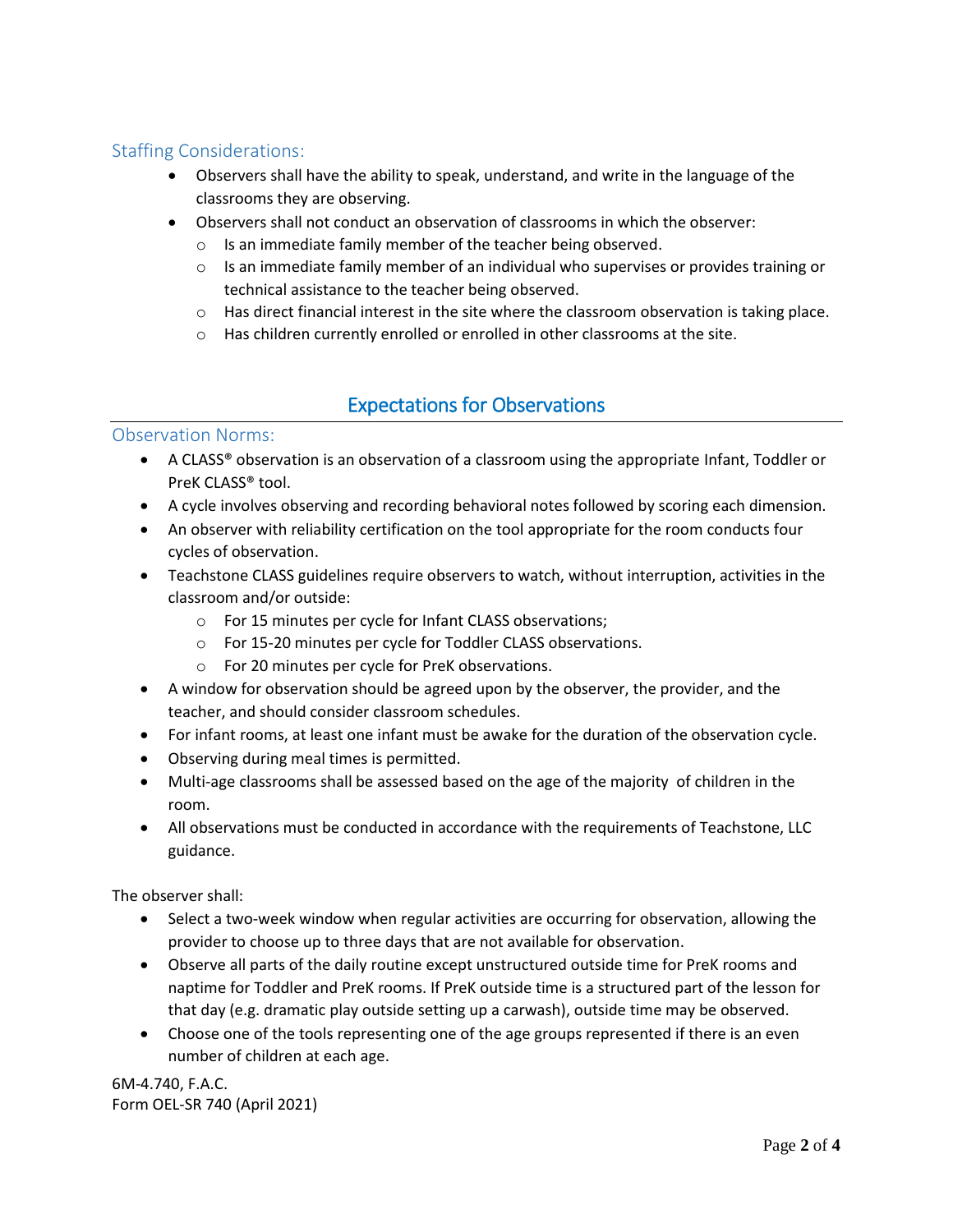- Complete during observation the CLASS observation score sheet.
- Complete the observation using the CLASS manual and this observation protocol.
- Bring additional materials necessary such as clipboard, pen/pencil, timer/watch, identification badge, CLASS certification card, driver's license.

### Recording Observations in the OEL-defined System:

- All scores and notes must be entered into the OEL-defined system **within 3 business days (excluding federally recognized holidays)** of conducting the final classroom observation required for generating a composite score.
- The ELC must approve the rating and generate a composite in the OEL-defined system within 3 business days of entering the final observation required to generate a composite score.
- The observation data entered in the OEL-defined system should match the classroom listed in the OEL-defined system **exactly**.
- The number of children should be averaged across 4 cycles, and the number of teachers should be rounded up and listed.
- **Notes are required for all CLASS dimensions**. The notes should fully support the score given, with use of examples and quotations from the observation (in the original language used in the classroom when possible). Sentence fragments and easily understood abbreviations are permitted.

## Data Correction

#### Processes:

- Observers may not edit electronically reported observation data once it has been entered in the OEL-defined system, unless a request for editing is received and approved by the Office.
- The Office may request additional documentation to support the validity of the changes.

#### Rationale:

- Requests for data correction will only be approved for the following reasons:
	- o Class observation results have been reported incorrectly.
	- o Class observation results were not reported.

## Second Assessments

#### Processes:

- When requesting a second assessment from the coalition, a provider shall indicate its preference for the assessment to be conducted by an approved OEL vendor, coalition or coalition designee, if available.
- Providers must coordinate second assessment requests through their affiliated coalition and provide payment prior to the assessment being conducted.